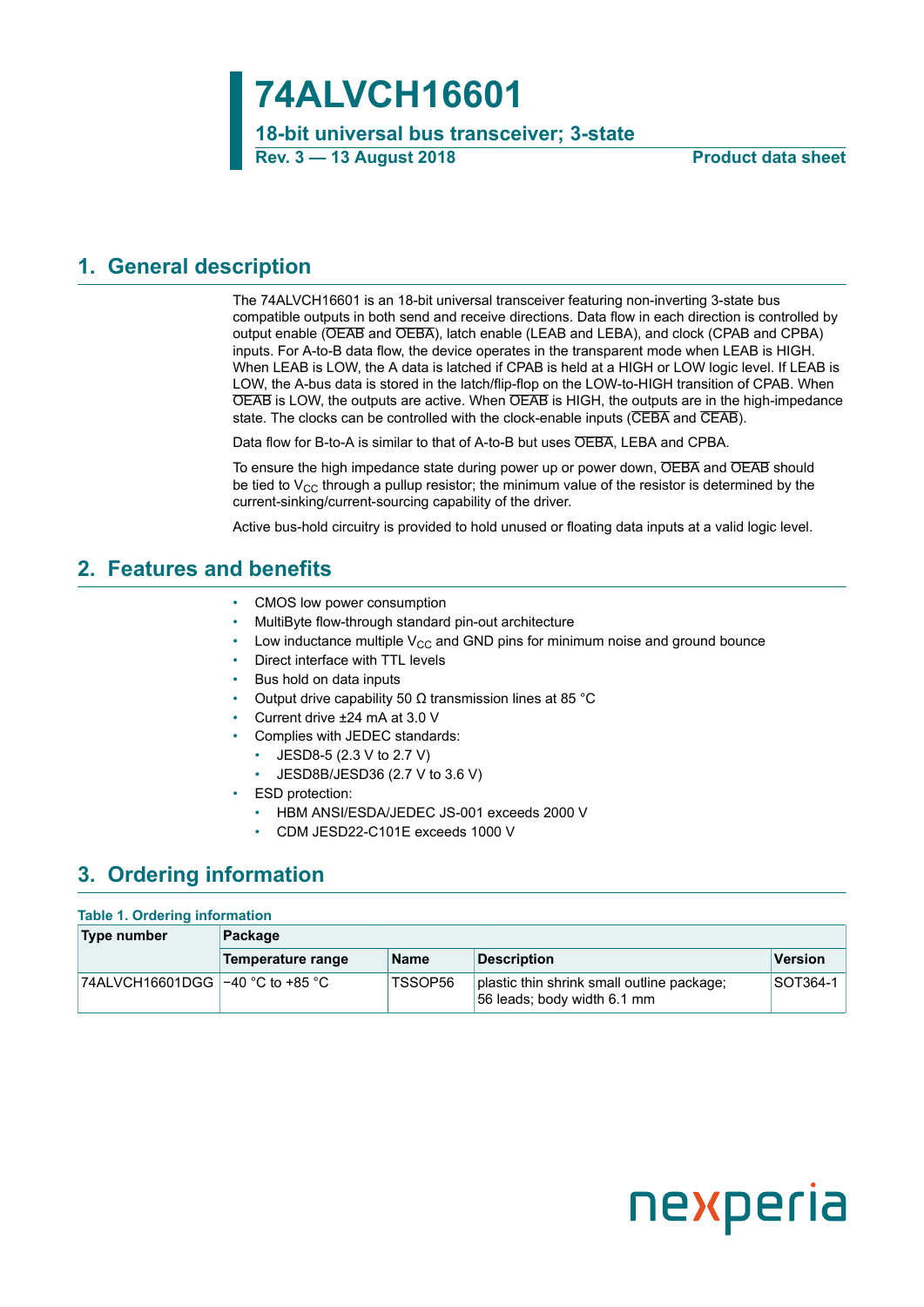#### **18-bit universal bus transceiver; 3-state**

### <span id="page-1-0"></span>**4. Functional diagram**

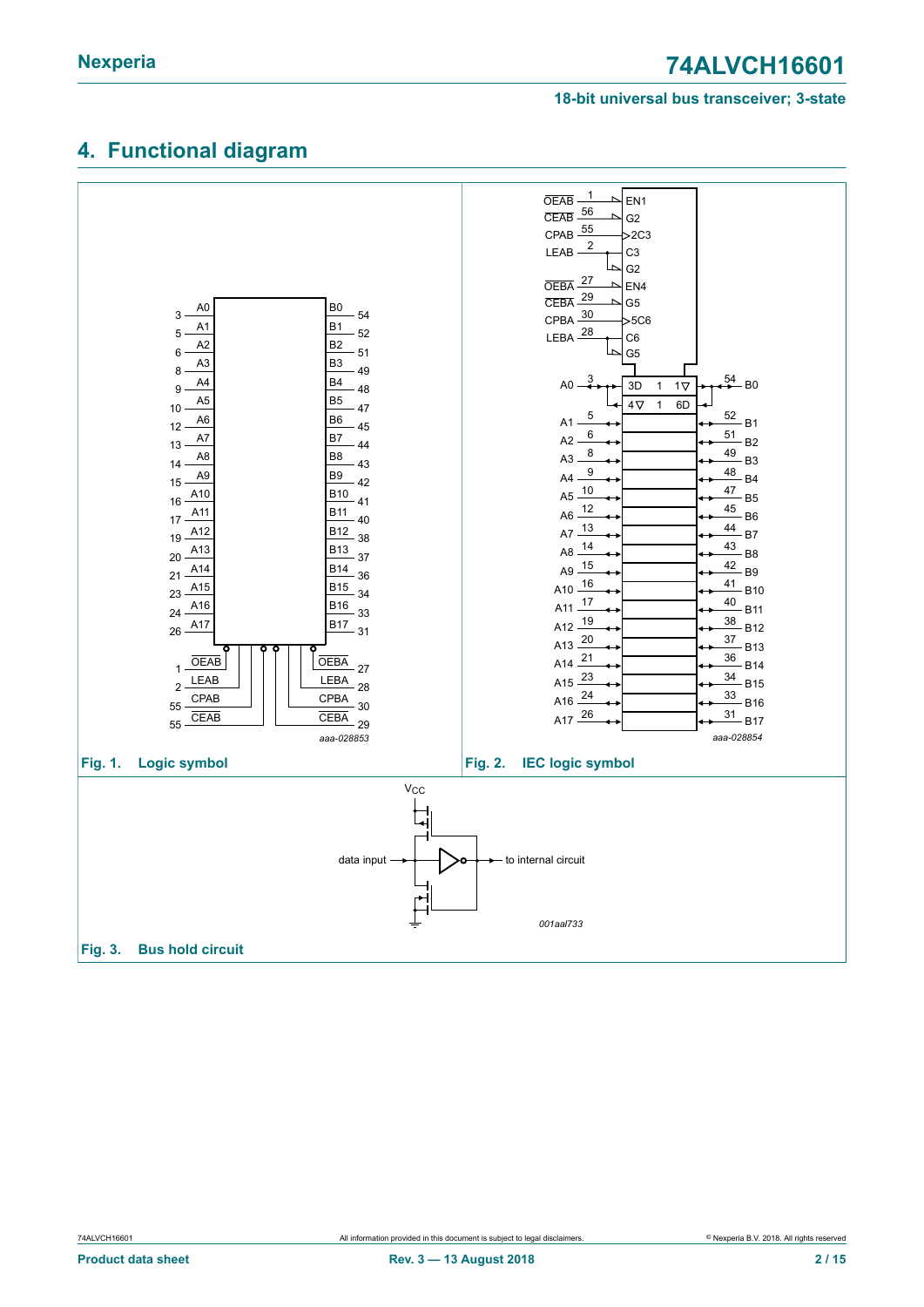#### **18-bit universal bus transceiver; 3-state**

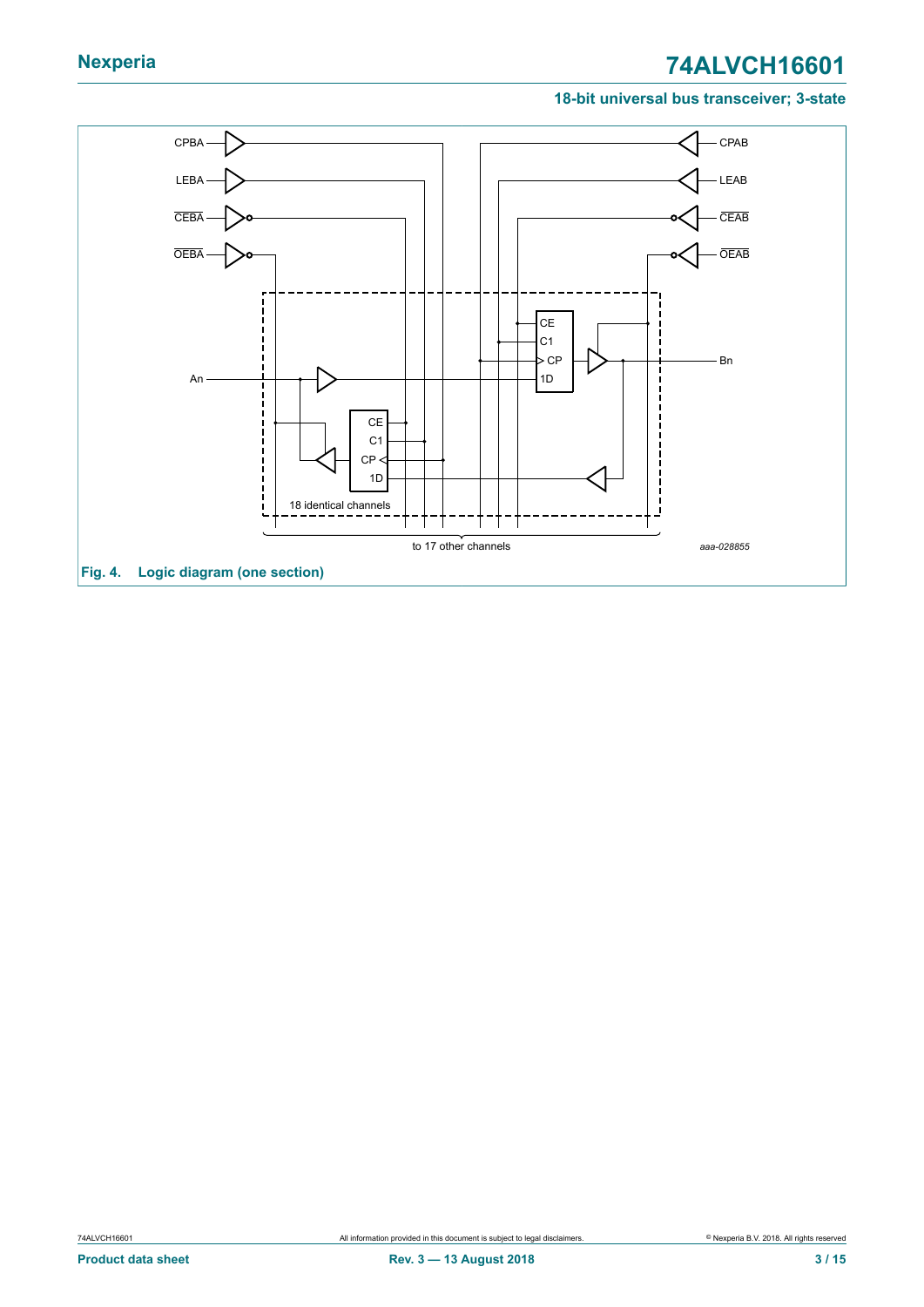### <span id="page-3-0"></span>**5. Pinning information**



<span id="page-3-1"></span>**5.1. Pinning**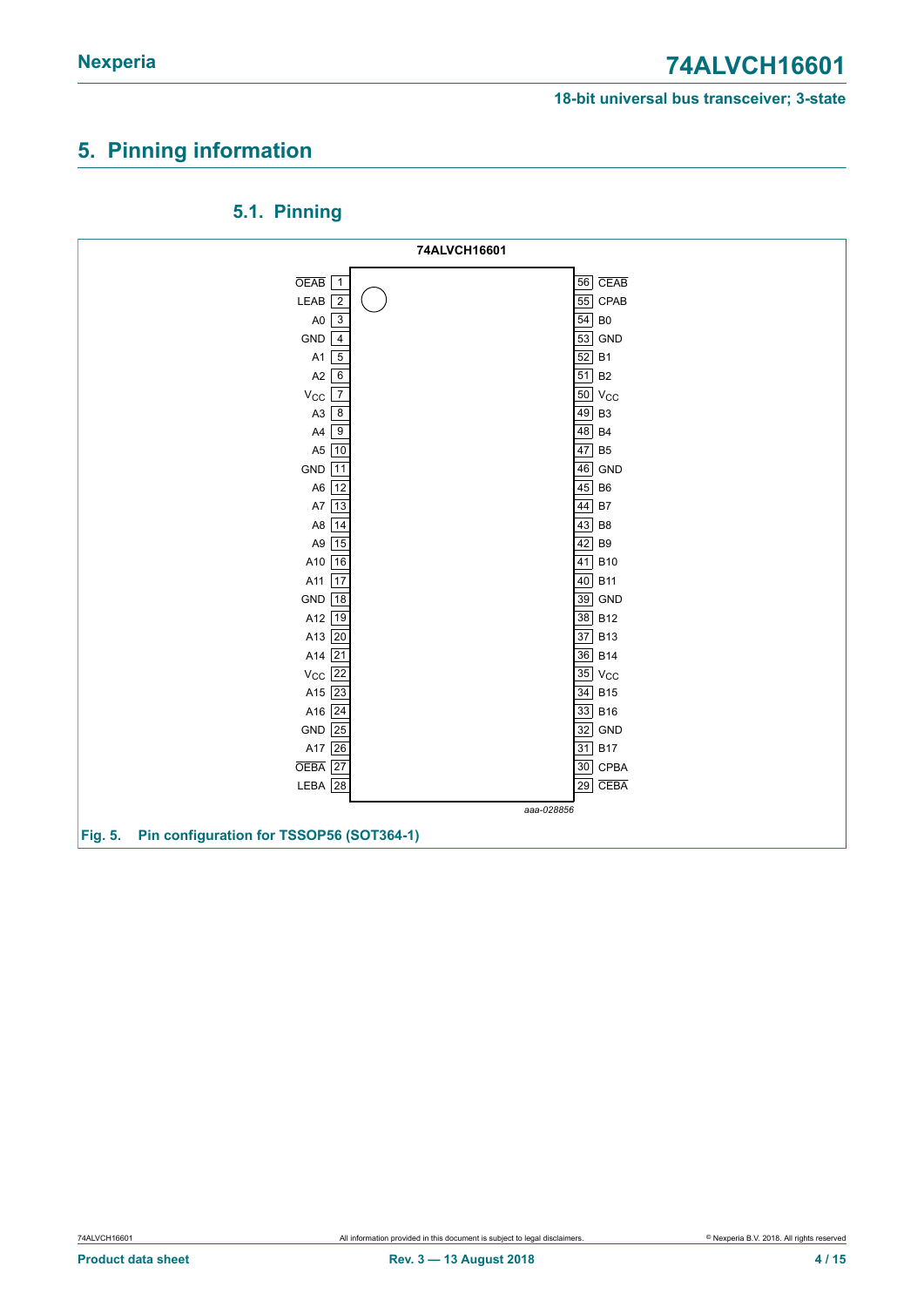### <span id="page-4-1"></span><span id="page-4-0"></span>**5.2. Pin description**

#### **Table 2. Pin description**

| Symbol                                                                            | <b>Pin</b>                                                                | <b>Description</b>                                   |
|-----------------------------------------------------------------------------------|---------------------------------------------------------------------------|------------------------------------------------------|
| A0, A1, A2, A3, A4, A5, A6, A7, A8,<br>A9, A10, A11, A12, A13, A14, A15, A16, A17 | 3, 5, 6, 8, 9, 10, 12, 13, 14,<br>15, 16, 17, 19, 20, 21, 23, 24, 26      | data inputs/outputs                                  |
| B0, B1, B2, B3, B4, B5, B6, B7, B8,<br>B9, B10, B11, B12, B13, B14, B15, B16, B17 | 54, 52, 51, 49, 48, 47, 45, 44, 43,<br>42, 41, 40, 38, 37, 36, 34, 33, 31 | data outputs/inputs                                  |
| OEAB, OEBA                                                                        | 1, 27                                                                     | A to B / B to A output enable inputs<br>(active LOW) |
| LEAB. LEBA                                                                        | 2, 28                                                                     | A to B / B to A latch enable inputs<br>(active HIGH) |
| CPBA, CPAB                                                                        | 30, 55                                                                    | B to A / A to B clock inputs<br>(active HIGH)        |
| CEBA, CEAB                                                                        | 29, 56                                                                    | B to A / A to B clock enable inputs<br>(active LOW)  |
| <b>GND</b>                                                                        | 4, 11, 18, 25, 32, 39, 46, 53                                             | ground $(0 V)$                                       |
| $V_{\rm CC}$                                                                      | 7, 22, 35, 50                                                             | supply voltage                                       |

# <span id="page-4-2"></span>**6. Functional description**

| <b>Operating mode</b> | <b>Inputs</b> |             |             |             |    | <b>Outputs</b> |
|-----------------------|---------------|-------------|-------------|-------------|----|----------------|
|                       | <b>CEAB</b>   | <b>OEAB</b> | <b>LEAB</b> | <b>CPAB</b> | An | <b>Bn</b>      |
| Disabled              | Χ             | Н           | Х           | X           | Х  | Z              |
| Transparent           | Χ             |             | H           | X           | H  | H              |
|                       | X             |             | H           | X           |    |                |
| <b>Hold</b>           | H             |             |             | X           | X  | <b>NC</b>      |
| Clock data & Display  |               |             |             |             | h  | H              |
|                       |               |             |             |             |    |                |
| Hold data & Display   |               |             |             | H           | X  | <b>NC</b>      |
|                       |               |             |             |             | x  | <b>NC</b>      |

[1] A-to-B data flow is shown; B-to-A flow is similar but uses CEBA, OEBA, LEBA, and CPBA.

 $[2]$  H = HIGH voltage level;

h = HIGH voltage level one set-up time prior to the enable or clock transition;

L = LOW voltage level;

l = LOW voltage level one set-up time prior to the enable or clock transition;

 $X =$  don't care;

NC = no change

↑ = LOW-to-HIGH enable or clock transition;

Z = high-impedance OFF-state.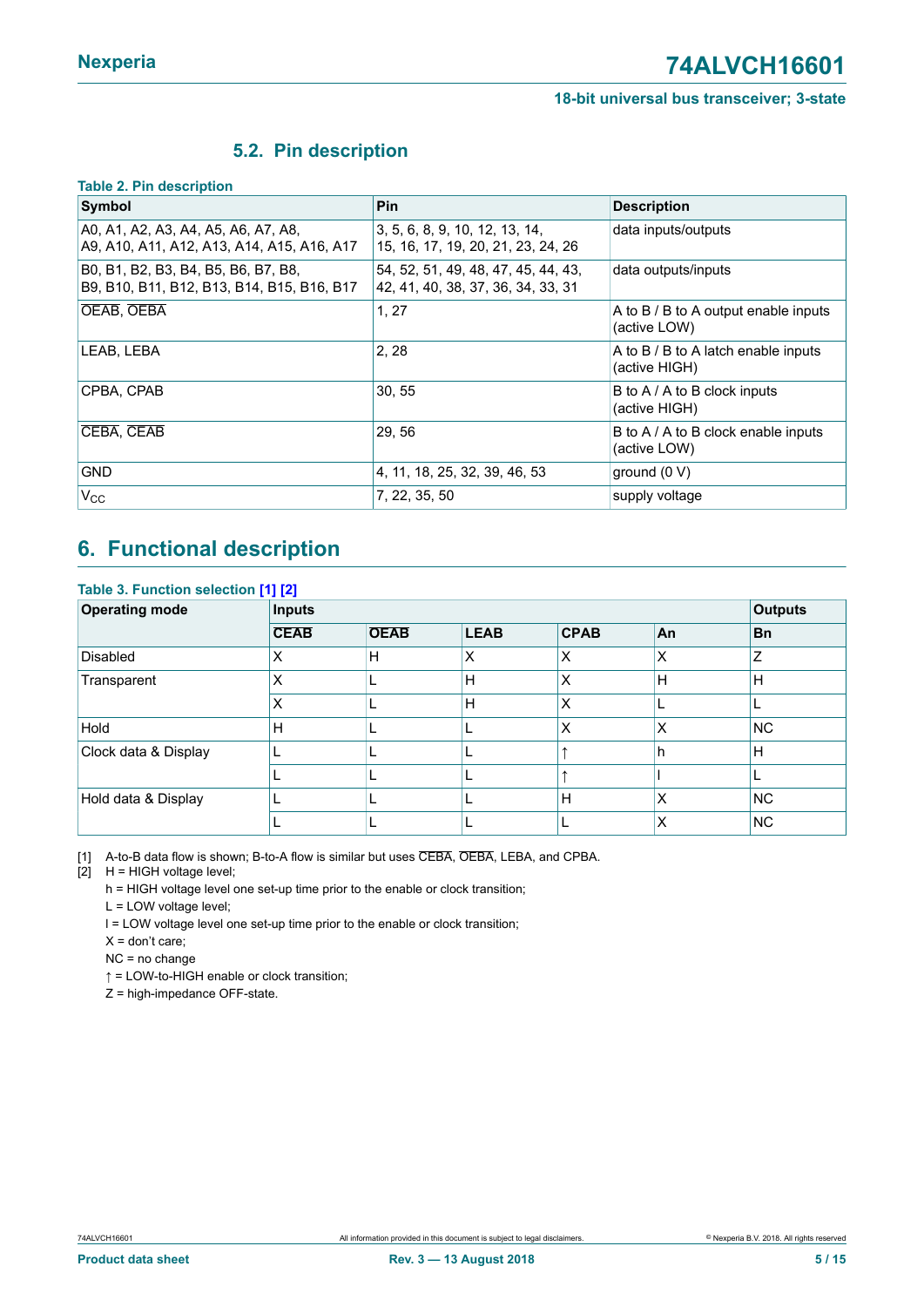# <span id="page-5-1"></span><span id="page-5-0"></span>**7. Limiting values**

#### **Table 4. Limiting values**

In accordance with the Absolute Maximum Rating System (IEC 60134). Voltages are referenced to GND (ground = 0 V).

| Symbol                       | Parameter                     | <b>Conditions</b>                                                                                                                                                                                                                       | <b>Min</b>               | <b>Max</b>             | Unit         |
|------------------------------|-------------------------------|-----------------------------------------------------------------------------------------------------------------------------------------------------------------------------------------------------------------------------------------|--------------------------|------------------------|--------------|
| $V_{\rm CC}$                 | supply voltage                |                                                                                                                                                                                                                                         | $-0.5$                   | $+4.6$                 | V            |
| V <sub>1</sub>               | input voltage                 | data inputs<br>$[1] % \includegraphics[width=0.9\columnwidth]{figures/fig_10.pdf} \caption{The figure shows the number of times on the right panel. The left panel shows the number of times on the right panel.} \label{fig:fig:time}$ | $-0.5$                   | $V_{\rm CC}$ + 0.5   V |              |
|                              |                               | control inputs<br>$[1]$                                                                                                                                                                                                                 | $-0.5$                   | $+4.6$                 | $\vee$       |
| $V_{\rm O}$                  | output voltage                | $[1]$                                                                                                                                                                                                                                   | $-0.5$                   | $V_{\rm CC}$ + 0.5   V |              |
| $I_{\mathsf{IK}}$            | input clamping current        | $V_1 < 0 V$                                                                                                                                                                                                                             | -50                      | -                      | mA           |
| $I_{OK}$                     | output clamping current       | $V_O$ > $V_{CC}$ or $V_O$ < 0 V                                                                                                                                                                                                         |                          | ±50                    | mA           |
| <sup>I</sup> O (sink/source) | output sink or source current | $V_{\text{O}}$ = 0 V to $V_{\text{CC}}$                                                                                                                                                                                                 |                          | ±50                    | mA           |
| $I_{\rm CC}$                 | supply current                |                                                                                                                                                                                                                                         |                          | 100                    | mA           |
| <b>I</b> GND                 | ground current                |                                                                                                                                                                                                                                         | $-100$                   | -                      | mA           |
| $T_{\text{stg}}$             | storage temperature           |                                                                                                                                                                                                                                         | $-65$                    | $+150$                 | $^{\circ}$ C |
| $P_{\text{tot}}$             | total power dissipation       | $T_{amb}$ = -40 °C to +85 °C<br>$[2]$                                                                                                                                                                                                   | $\overline{\phantom{a}}$ | 600                    | mW           |

[1] The input and output voltage ratings may be exceeded if the input and output current ratings are observed.<br>[2] For TSSOP56 packages: above 55 °C derate linearly with 8 mW/K.

For TSSOP56 packages: above 55 °C derate linearly with 8 mW/K.

### <span id="page-5-2"></span>**8. Recommended operating conditions**

#### **Table 5. Recommended operating conditions**

| Symbol                      | Parameter                           | <b>Conditions</b>                                                       | Min      | <b>Max</b>   | Unit          |
|-----------------------------|-------------------------------------|-------------------------------------------------------------------------|----------|--------------|---------------|
| $V_{\rm CC}$                | supply voltage                      | $V_{\rm CC}$ = 2.5 V:<br>for maximum speed performance at $C_1 = 30$ pF | 2.3      | 2.7          | V             |
|                             |                                     | $V_{\rm CC}$ = 3.3 V:<br>for maximum speed performance at $C_L$ = 50 pF | 3.0      | 3.6          | v             |
| $V_{1}$                     | input voltage                       |                                                                         | 0        | $V_{\rm CC}$ | v             |
| V <sub>O</sub>              | output voltage                      |                                                                         | 0        | $V_{\rm CC}$ | $\vee$        |
| $\mathsf{T}_{\mathsf{amb}}$ | ambient temperature                 | in free air                                                             | $-40$    | $+85$        | °C            |
| $\Delta t/\Delta V$         | input transition rise and fall rate | $V_{\rm CC}$ = 2.3 V to 3.0 V                                           | 0        | 20           | $\sqrt{ns/V}$ |
|                             |                                     | $V_{CC}$ = 3.0 V to 3.6 V                                               | $\Omega$ | 10           | $\sqrt{ns/V}$ |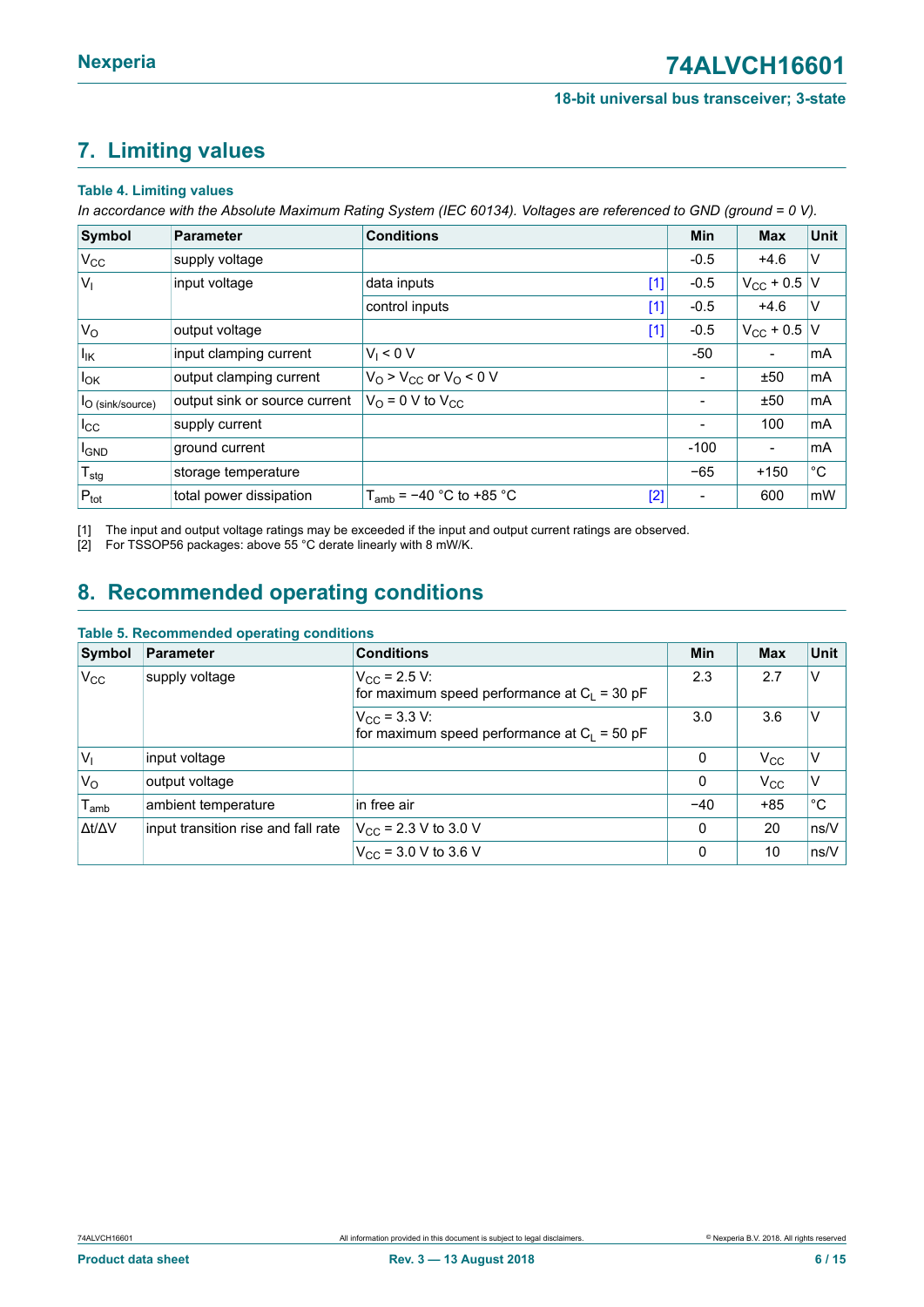## <span id="page-6-1"></span><span id="page-6-0"></span>**9. Static characteristics**

#### **Table 6. Static characteristics**

At recommended operating conditions.  $T_{amb} = -40$  °C to +85 °C; Voltages are referenced to GND (ground = 0 V).

| <b>Symbol</b>           | Parameter                          | <b>Conditions</b>                                                                                         | Min                          | <b>Typ [1]</b>      | Max                      | <b>Unit</b> |
|-------------------------|------------------------------------|-----------------------------------------------------------------------------------------------------------|------------------------------|---------------------|--------------------------|-------------|
| $V_{\text{IH}}$         | HIGH-level input                   | $V_{CC}$ = 2.3 to 2.7 V                                                                                   | 1.7                          | 1.2                 |                          | V           |
|                         | voltage                            | $V_{CC}$ = 2.7 to 3.6 V                                                                                   | 2.0                          | 1.5                 |                          | $\vee$      |
| $V_{IL}$                | LOW-level input                    | $V_{CC}$ = 2.3 to 2.7 V                                                                                   |                              | 1.2                 | 0.7                      | $\vee$      |
|                         | voltage                            | $V_{CC}$ = 2.7 to 3.6 V                                                                                   |                              | 1.5                 | 0.8                      | V           |
| $V_{OH}$                | HIGH-level output                  | $V_I = V_{IH}$ or $V_{IL}$                                                                                |                              |                     |                          |             |
|                         | voltage                            | $IO$ = -100 µA; V <sub>CC</sub> = 2.3 V to 3.6 V                                                          | $V_{CC}$ - 0.2               | $V_{\rm CC}$        | $\overline{a}$           | $\vee$      |
|                         |                                    | $I_{\text{O}}$ = -6 mA; $V_{\text{CC}}$ = 2.3 V                                                           | $V_{CC}$ - 0.3               | $V_{\rm CC}$ - 0.08 |                          | $\vee$      |
|                         |                                    | $I_{\text{O}}$ = -12 mA; $V_{\text{CC}}$ = 2.3 V                                                          | $V_{CC}$ - 0.6               | $V_{\rm CC}$ - 0.26 | $\blacksquare$           | V           |
|                         |                                    | $IO$ = -12 mA; $VCC$ = 2.7 V                                                                              | $V_{CC}$ - 0.5               | $V_{CC} - 0.14$     | $\blacksquare$           | V           |
|                         |                                    | $I_{\text{O}}$ = -12 mA; $V_{\text{CC}}$ = 3.0 V                                                          | $V_{CC}$ - 0.6               | $V_{\rm CC}$ - 0.09 | $\blacksquare$           | V           |
|                         |                                    | $I_{\text{O}}$ = -24 mA; $V_{\text{CC}}$ = 3.0 V                                                          | $V_{CC} - 1.0$               | $V_{CC} - 0.28$     | $\overline{a}$           | V           |
| $V_{OL}$                | LOW-level output                   | $V_I = V_{IH}$ or $V_{IL}$                                                                                |                              |                     |                          |             |
|                         | voltage                            | $IO$ = 100 µA; V <sub>CC</sub> = 2.3 V to 3.6 V                                                           | $\qquad \qquad \blacksquare$ | <b>GND</b>          | 0.20                     | V           |
|                         |                                    | $I_{\Omega}$ = 6 mA; $V_{\text{CC}}$ = 2.3 V                                                              |                              | 0.07                | 0.40                     | V           |
|                         |                                    | $I_{\text{O}}$ = 12 mA; $V_{\text{CC}}$ = 2.3 V                                                           | $\frac{1}{2}$                | 0.15                | 0.70                     | V           |
|                         |                                    | $I_{\Omega}$ = 12 mA; $V_{\text{CC}}$ = 2.7 V                                                             |                              | 0.14                | 0.40                     | V           |
|                         |                                    | $I_{\Omega}$ = 24 mA; $V_{\text{CC}}$ = 3.0 V                                                             | $\overline{\phantom{a}}$     | 0.27                | 0.55                     | V           |
| $\mathsf{I}_\mathrm{I}$ | input leakage current              | $V_1$ = V <sub>CC</sub> or GND; V <sub>CC</sub> = 2.3 V to 3.6 V                                          |                              | 0.1                 | 5                        | μA          |
| $I_{BHL}$               | bus hold LOW                       | $V_{CC}$ = 2.3 V; V <sub>I</sub> = 0.7 V                                                                  | 45                           | $\mathbf{r}$        | $\overline{\phantom{a}}$ | μA          |
|                         | current                            | $V_{CC}$ = 3.0 V; V <sub>I</sub> = 0.8 V                                                                  | 75                           | 150                 |                          | μA          |
| I <sub>BHH</sub>        | bus hold HIGH                      | $V_{CC}$ = 2.3 V; V <sub>1</sub> = 1.7 V                                                                  | -45                          |                     |                          | μA          |
|                         | current                            | $V_{\text{CC}}$ = 3.0 V; V <sub>1</sub> = 2.0 V                                                           | $-75$                        | $-175$              | $\Box$                   | μA          |
| <b>I</b> BHLO           | bus hold LOW<br>overdrive current  | $V_{CC}$ = 3.6 V                                                                                          | 500                          |                     | $\overline{\phantom{a}}$ | μA          |
| <b>I</b> BHHO           | bus hold HIGH<br>overdrive current | $V_{\text{CC}}$ = 3.6 V                                                                                   | $-500$                       | $\blacksquare$      | $\overline{\phantom{a}}$ | μA          |
| $I_{OZ}$                | OFF-state output<br>current        | $V_{CC}$ = 2.7 V to 3.6 V; V <sub>1</sub> = V <sub>IH</sub> or V <sub>II</sub> ;<br>$V_O = V_{CC}$ or GND | $\overline{\phantom{a}}$     | 0.1                 | 10                       | μA          |
| $I_{\rm CC}$            | supply current                     | $V_{\text{CC}}$ = 2.3 to 3.6 V; V <sub>1</sub> = V <sub>CC</sub> or GND; I <sub>O</sub> = 0 A             |                              | 0.2                 | 40                       | μA          |
| $\Delta I_{CC}$         | additional supply<br>current       | $V_1 = V_{CC} - 0.6 V$ ; $I_O = 0 A$ ;<br>$V_{CC}$ = 2.3 V to 3.6 V                                       | $\blacksquare$               | 150                 | 750                      | μA          |
| C <sub>1</sub>          | input capacitance                  |                                                                                                           |                              | 4.0                 | $\overline{\phantom{a}}$ | рF          |
| C <sub>I/O</sub>        | input/output<br>capacitance        |                                                                                                           |                              | 8.0                 | $\overline{a}$           | pF          |

[1] All typical values are measured at  $T_{amb} = 25 \degree C$ .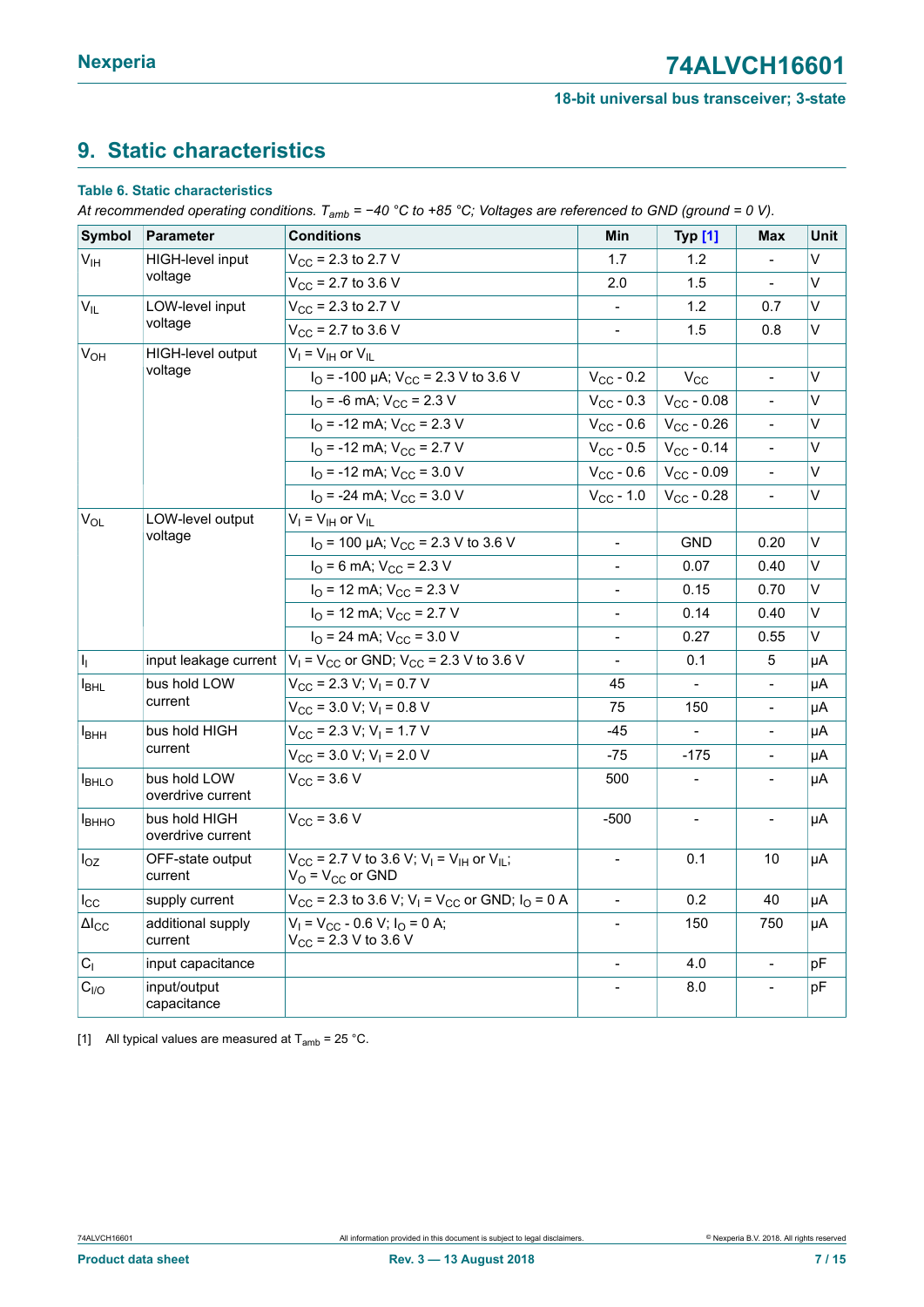# <span id="page-7-0"></span>**10. Dynamic characteristics**

#### **Table 7. Dynamic characteristics**

*Voltages are referenced to GND (ground = 0 V). Tamb = −40 °C to +85 °C; For test circuit, see* [Fig. 10](#page-10-0)*.*

| Symbol                     | Parameter         | <b>Conditions</b>                       | Min                      | <b>Typ [1]</b> | <b>Max</b>                   | Unit |
|----------------------------|-------------------|-----------------------------------------|--------------------------|----------------|------------------------------|------|
| $t_{\text{pd}}$            | propagation delay | An to Bn; Bn to An; Fig. 6<br>$[2]$     |                          |                |                              |      |
|                            |                   | $V_{CC}$ = 2.3 V to 2.7 V               | 1.0                      | 3.1            | 5.2                          | ns   |
|                            |                   | $V_{\rm CC}$ = 2.7 V                    |                          | 3.1            | 4.7                          | ns   |
|                            |                   | $V_{CC}$ = 3.0 V to 3.6 V               | 1.0                      | 2.8            | 4.2                          | ns   |
|                            |                   | LEAB to Bn; LEBA to An; Fig. 7<br>$[2]$ |                          |                |                              |      |
|                            |                   | $V_{CC}$ = 2.3 V to 2.7 V               | 1.0                      | 3.6            | 6.2                          | ns   |
|                            |                   | $V_{\text{CC}}$ = 2.7 V                 |                          | 3.4            | 5.4                          | ns   |
|                            |                   | $V_{CC}$ = 3.0 V to 3.6 V               | 1.0                      | 3.1            | 4.9                          | ns   |
|                            |                   | CPAB to Bn; CPBA to An; Fig. 7<br>$[2]$ |                          |                |                              |      |
|                            |                   | $V_{CC}$ = 2.3 V to 2.7 V               | 1.0                      | 3.4            | 5.9                          | ns   |
|                            |                   | $V_{\text{CC}}$ = 2.7 V                 |                          | 3.5            | 5.8                          | ns   |
|                            |                   | $V_{CC}$ = 3.0 V to 3.6 V               | 1.3                      | 3.1            | 5.0                          | ns   |
| t <sub>en</sub>            | enable time       | OEAB to Bn; OEBA to An; Fig. 8<br>$[2]$ |                          |                |                              |      |
|                            |                   | $V_{CC}$ = 2.3 V to 2.7 V               | 1.1                      | 3.1            | 5.3                          | ns   |
|                            |                   | $V_{\rm CC}$ = 2.7 V                    | $\blacksquare$           | 3.3            | 6.1                          | ns   |
|                            |                   | $V_{CC}$ = 3.0 V to 3.6 V               | 1.1                      | 2.8            | 5.2                          | ns   |
| $t_{dis}$                  | disable time      | OEAB to Bn; OEBA to An; Fig. 8<br>$[2]$ |                          |                |                              |      |
|                            |                   | $V_{CC}$ = 2.3 V to 2.7 V               | 1.4                      | 2.8            | 4.9                          | ns   |
|                            |                   | $V_{\rm CC}$ = 2.7 V                    | $\overline{\phantom{0}}$ | 3.3            | 4.8                          | ns   |
|                            |                   | $V_{CC}$ = 3.0 V to 3.6 V               | 1.2                      | 3.2            | 4.4                          | ns   |
| $\mathsf{t}_{\mathsf{su}}$ | set-up time       | An to CPAB; Bn to CPBA; Fig. 9          |                          |                |                              |      |
|                            |                   | $V_{CC}$ = 2.3 V to 2.7 V               | 2.3                      | $-0.2$         | $\qquad \qquad \blacksquare$ | ns   |
|                            |                   | $V_{\rm CC}$ = 2.7 V                    | 2.4                      | 0.0            | $\qquad \qquad \blacksquare$ | ns   |
|                            |                   | $V_{CC}$ = 3.0 V to 3.6 V               | 2.1                      | $-0.2$         | $\overline{a}$               | ns   |
|                            |                   | An to LEAB; Bn to LEBA; Fig. 9          |                          |                |                              |      |
|                            |                   | $V_{CC}$ = 2.3 V to 2.7 V               | 1.3                      | 0.1            | $\overline{\phantom{m}}$     | ns   |
|                            |                   | $V_{\rm CC}$ = 2.7 V                    | 1.2                      | $-0.2$         | $\qquad \qquad \blacksquare$ | ns   |
|                            |                   | $V_{CC}$ = 3.0 V to 3.6 V               | 1.1                      | 0.3            | $\overline{a}$               | ns   |
|                            |                   | CEAB to CPAB; CEBA to CPBA;             |                          |                |                              |      |
|                            |                   | $V_{CC}$ = 2.3 V to 2.7 V               | 2.0                      | $-0.4$         | $\qquad \qquad -$            | ns   |
|                            |                   | $V_{\text{CC}}$ = 2.7 V                 | 2.0                      | $-0.7$         | $\overline{\phantom{0}}$     | ns   |
|                            |                   | $V_{CC}$ = 3.0 V to 3.6 V               | 1.7                      | $-0.2$         | $\overline{a}$               | ns   |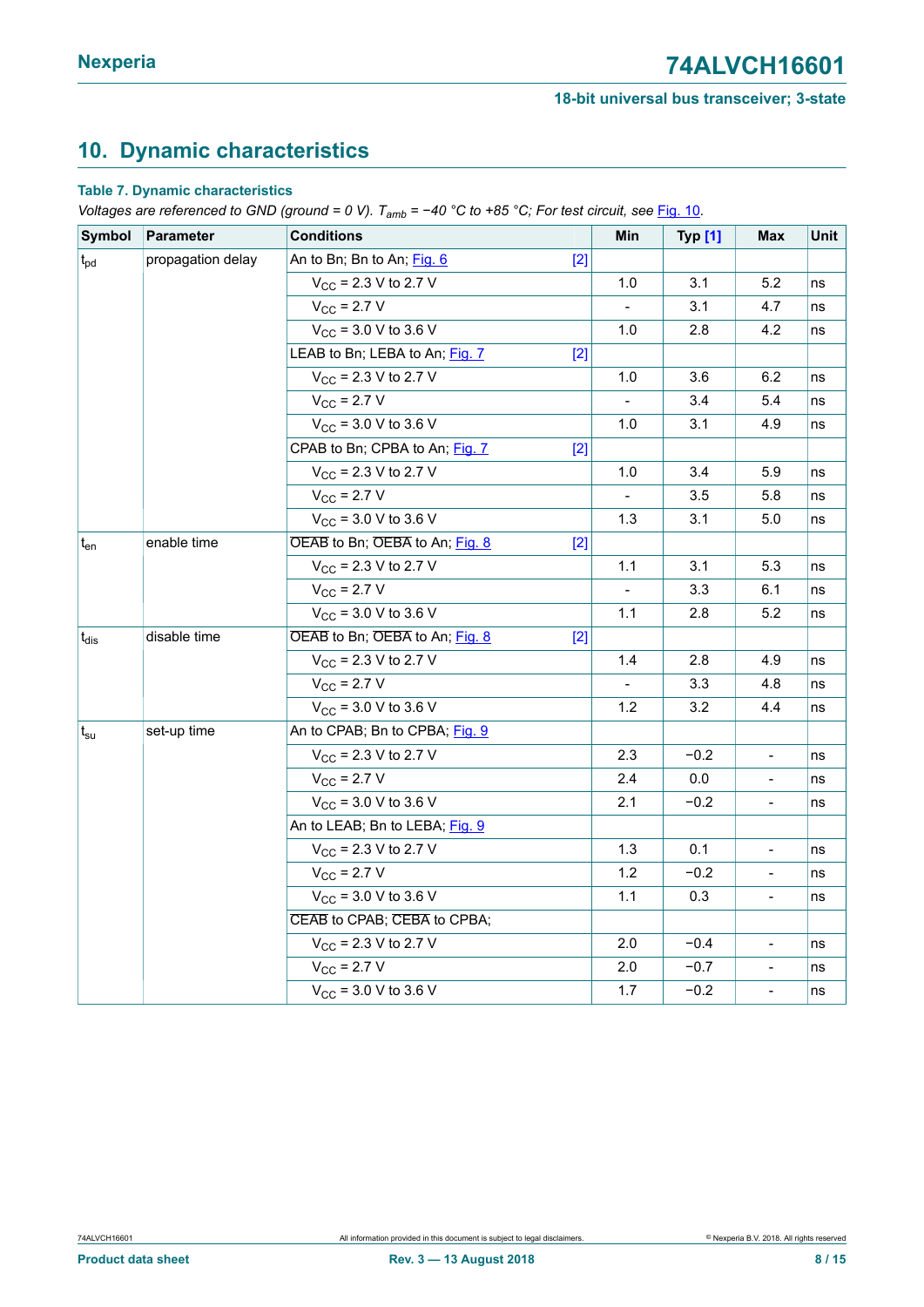#### **18-bit universal bus transceiver; 3-state**

<span id="page-8-0"></span>

| Symbol           | Parameter         | <b>Conditions</b>                             | Min                      | <b>Typ [1]</b> | <b>Max</b>                   | Unit       |
|------------------|-------------------|-----------------------------------------------|--------------------------|----------------|------------------------------|------------|
| t <sub>h</sub>   | hold time         | An to CPAB; Bn to CPBA; Fig. 9                |                          |                |                              |            |
|                  |                   | $V_{\text{CC}}$ = 2.3 V to 2.7 V              | 1.2                      | 0.3            | $\overline{a}$               | ns         |
|                  |                   | $V_{CC}$ = 2.7 V                              | 1.1                      | 0.3            | $\qquad \qquad \blacksquare$ | ns         |
|                  |                   | $V_{CC}$ = 3.0 V to 3.6 V                     | 1.0                      | $-0.1$         | $\overline{a}$               | ns         |
|                  |                   | An to LEAB; Bn to LEBA; Fig. 9                |                          |                |                              |            |
|                  |                   | $V_{CC}$ = 2.3 V to 2.7 V                     | 1.3                      | 0.2            | $\qquad \qquad \blacksquare$ | ns         |
|                  |                   | $V_{\rm CC}$ = 2.7 V                          | 1.6                      | 0.1            | $\overline{a}$               | ns         |
|                  |                   | $V_{CC}$ = 3.0 V to 3.6 V                     | 1.4                      | 0.1            | $\frac{1}{2}$                | ns         |
|                  |                   | CEAB to CPAB; CEBA to CPBA;                   |                          |                |                              |            |
|                  |                   | $V_{CC}$ = 2.3 V to 2.7 V                     | 1.1                      | 0.4            | $\blacksquare$               | ns         |
|                  |                   | $V_{\rm CC}$ = 2.7 V                          | 1.2                      | 0.6            | $\overline{a}$               | ns         |
|                  |                   | $V_{CC}$ = 3.0 V to 3.6 V                     | 1.1                      | 0.4            | $\overline{a}$               | ns         |
| $ t_{w}$         | pulse width       | LEAB HIGH; LEBA HIGH; Fig. 7                  |                          |                |                              |            |
|                  |                   | $V_{CC}$ = 2.3 V to 2.7 V                     | 3.3                      | 1.6            | $\overline{a}$               | ns         |
|                  |                   | $V_{CC}$ = 2.7 V                              | 3.3                      | 0.7            | $\blacksquare$               | ns         |
|                  |                   | $V_{CC}$ = 3.0 V to 3.6 V                     | 3.3                      | 0.9            | $\overline{a}$               | ns         |
|                  |                   | CPAB HIGH or LOW;<br>CPBA HIGH or LOW; Fig. 7 |                          |                |                              |            |
|                  |                   | $V_{CC}$ = 2.3 V to 2.7 V                     | 3.3                      | 2.0            | $\overline{a}$               | ns         |
|                  |                   | $V_{\rm CC}$ = 2.7 V                          | 3.3                      | 1.2            | $\frac{1}{2}$                | ns         |
|                  |                   | $V_{CC}$ = 3.0 V to 3.6 V                     | 3.3                      | 0.9            | $\overline{a}$               | ns         |
| $f_{\text{max}}$ | maximum frequency | CPAB, CPBA; Fig. 7                            |                          |                |                              |            |
|                  |                   | $V_{CC}$ = 2.3 V to 2.7 V                     | 150                      | 390            | $\blacksquare$               | <b>MHz</b> |
|                  |                   | $V_{\rm CC}$ = 2.7 V                          | 150                      | 333            | $\overline{a}$               | <b>MHz</b> |
|                  |                   | $V_{CC}$ = 3.0 V to 3.6 V                     | 150                      | 340            | $\blacksquare$               | <b>MHz</b> |
| $C_{PD}$         | power dissipation | per latch; $V_1$ = GND to $V_{CC}$<br>$[3]$   |                          |                |                              |            |
|                  | capacitance       | outputs enabled                               | $\overline{a}$           | 21             | $\blacksquare$               | pF         |
|                  |                   | outputs disabled                              | $\overline{\phantom{0}}$ | $\mathsf 3$    | $\frac{1}{2}$                | pF         |

[1] Typical values are measured at  $T_{amb}$  = 25 °C Typical values for  $V_{CC}$  = 2.3 V to 2.7 V are measured at  $V_{CC}$  = 2.5 V Typical values for  $V_{CC}$  = 3.0 V to 3.6 V are measured at  $V_{CC}$  = 3.3 V

[2]  $t_{\text{od}}$  is the same as  $t_{\text{PHL}}$  and  $t_{\text{PLH}}$ ;  $t_{en}$  is the same as  $t_{PZH}$  and  $t_{PZL}$ ;  $t_{dis}$  is the same as  $t_{P+Z}$  and  $t_{P+Z}$ .

[3]  $C_{\text{PD}}$  is used to determine the dynamic power dissipation (P<sub>D</sub> in  $\mu$ W):  $P_D = C_{PD} \times V_{CC}^2 \times f_i \times N + \sum (C_L \times V_{CC}^2 \times f_0)$  where: fi = input frequency in MHz;  $f_0$  = output frequency in MHz;  $C_L$  = output load capacitance in pF;

 $V_{CC}$  = supply voltage in V; N = number of inputs switching;

 $\sum (C_L \times V_{CC}^2 \times f_0) = \text{sum of outputs.}$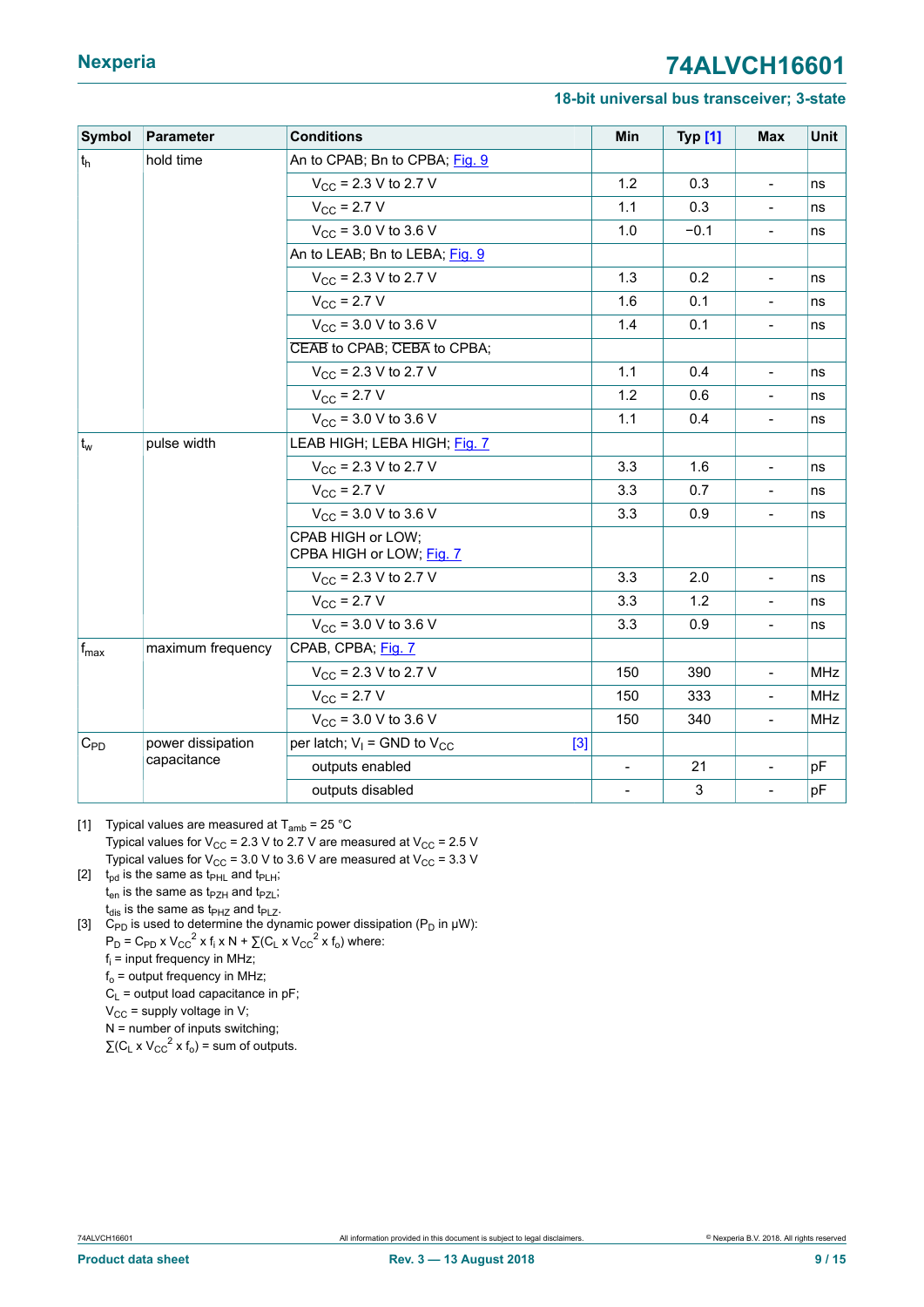#### **18-bit universal bus transceiver; 3-state**

### <span id="page-9-3"></span>**10.1. Waveforms and test circuit**

<span id="page-9-2"></span><span id="page-9-1"></span><span id="page-9-0"></span>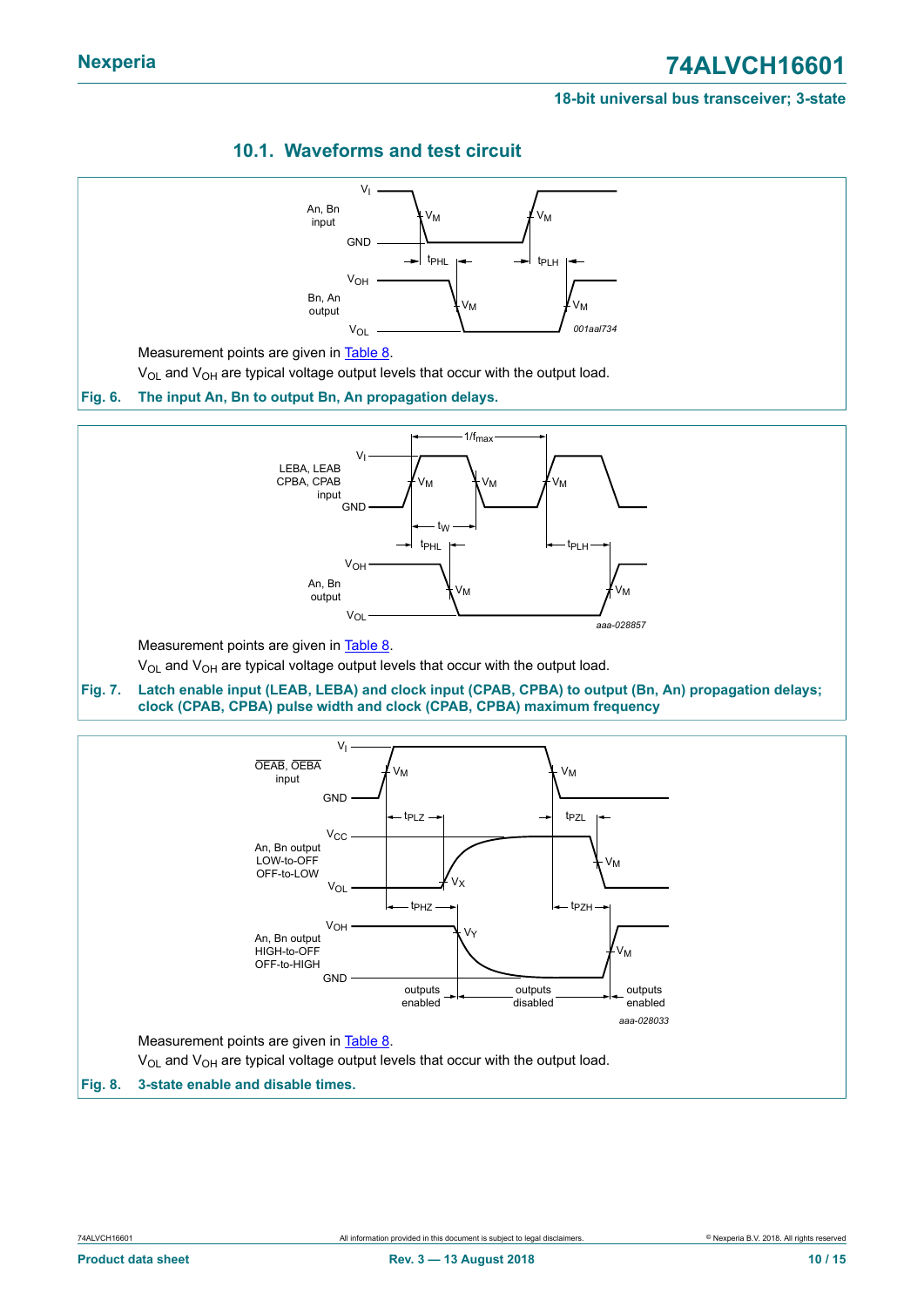#### **18-bit universal bus transceiver; 3-state**



<span id="page-10-1"></span>Measurement points are given in **Table 8**.

<span id="page-10-2"></span>The shaded areas indicate when the input is permitted to change for predictable output performance.  $V_{OL}$  and  $V_{OH}$  are typical voltage output levels that occur with the output load.

#### **Fig. 9. Data set-up and hold times for An and Bn inputs to LEAB, LEBA, CPAB or CPBA inputs.**

#### **Table 8. Measurement points**

| <b>Supply voltage</b>  | Input        |                       | <b>Output</b>         |                       |                        |
|------------------------|--------------|-----------------------|-----------------------|-----------------------|------------------------|
| $V_{\rm CC}$           | V,           | V <sub>м</sub>        | $V_M$                 | $V_{\rm X}$           | 'V <sub>v</sub>        |
| $\vert$ 2.3 V to 2.7 V | $V_{\rm CC}$ | $0.5$ V <sub>CC</sub> | $0.5$ V <sub>CC</sub> | $V_{\Omega}$ + 0.15 V | $ V_{\rm OH}$ - 0.15 V |
| 2.7V                   | 2.7V         | 1.5V                  | 1.5V                  | $V_{OL}$ + 0.3 V      | $V_{OH}$ - 0.3 V       |
| $3.0 V$ to 3.6 V       | 2.7V         | 1.5V                  | 1.5V                  | $V_{OL}$ + 0.3 V      | $ V_{\rm OH}$ - 0.3 V  |

<span id="page-10-0"></span>

 $R_1$  = Load resistance.

 $C_1$  = Load capacitance including jig and probe capacitance.

 $R_T$  = Termination resistance should be equal to output impedance  $Z_0$  of the pulse generator.

<span id="page-10-3"></span> $V_{EXT}$  = External voltage for measuring switching times.

#### **Fig. 10. Test circuit for measuring switching times**

#### **Table 9. Test data**

| <b>Supply voltage</b><br>Input  |              | Load          |                           |                 | V <sub>EXT</sub>                    |                                     |                                     |
|---------------------------------|--------------|---------------|---------------------------|-----------------|-------------------------------------|-------------------------------------|-------------------------------------|
| $V_{\rm CC}$                    |              | $ t_r, t_f $  | $\mathbf{c}_{\mathsf{L}}$ | ∣R <sub>L</sub> | t <sub>PLH</sub> , t <sub>PHL</sub> | t <sub>PLZ</sub> , t <sub>PZL</sub> | t <sub>PHZ</sub> , t <sub>PZH</sub> |
| $ 2.3 \vee \text{to } 2.7 \vee$ | $V_{\rm CC}$ | $\leq$ 2.0 ns | 30 pF                     | $500$ Ω         | open                                | $2 \times V_{CC}$                   | <b>GND</b>                          |
| 2.7V                            | 2.7V         | l≤ 2.5 ns     | 50 pF                     | 500 Ω           | open                                | $2 \times V_{CC}$                   | <b>GND</b>                          |
| $ 3.0 V$ to 3.6 V               | 2.7V         | l≤ 2.5 ns     | 50 pF                     | 500 Ω           | open                                | $2 \times V_{CC}$                   | <b>GND</b>                          |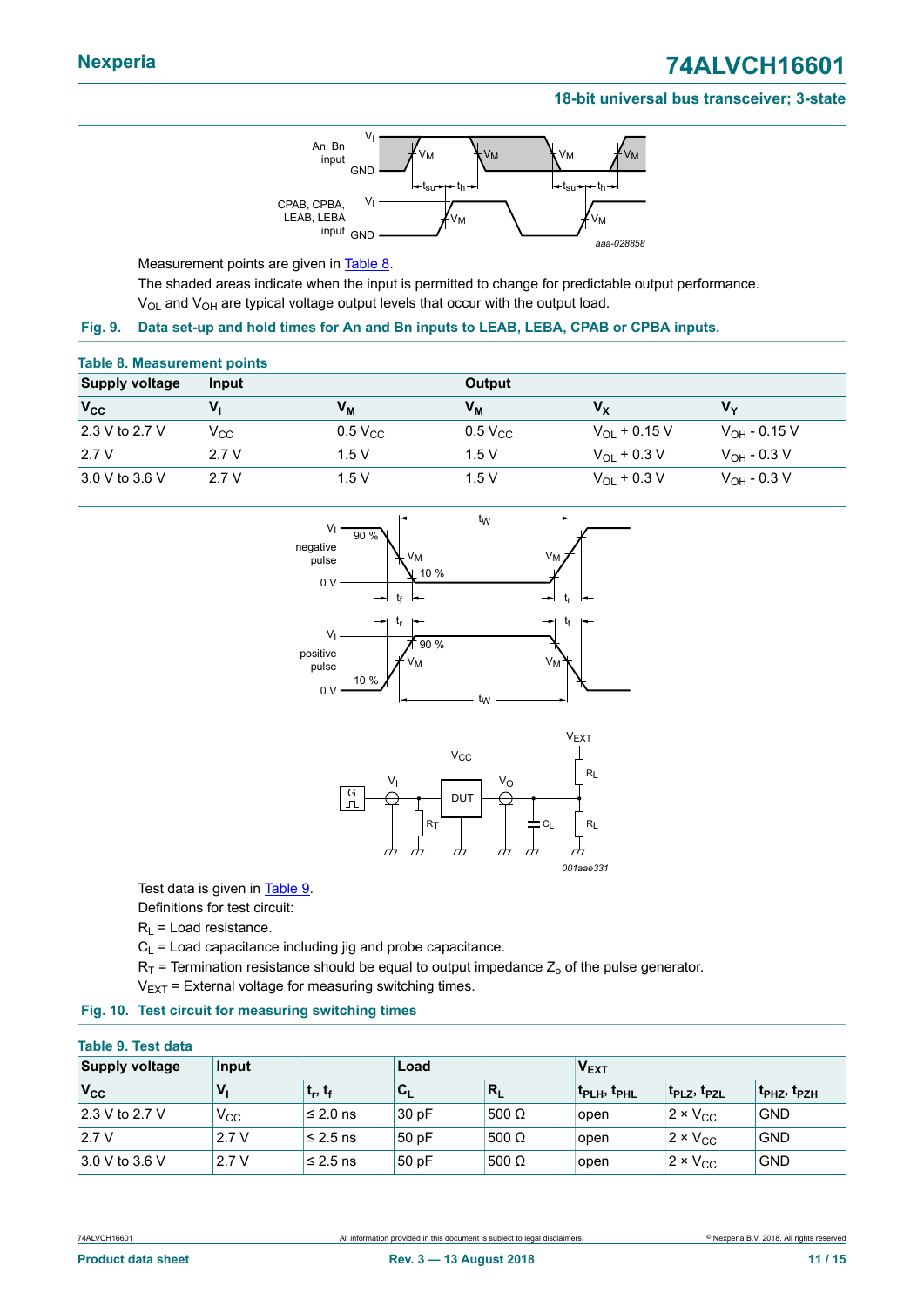#### **18-bit universal bus transceiver; 3-state**

# <span id="page-11-0"></span>**11. Package outline**



#### **Fig. 11. Package outline SOT364-1 (TSSOP56)**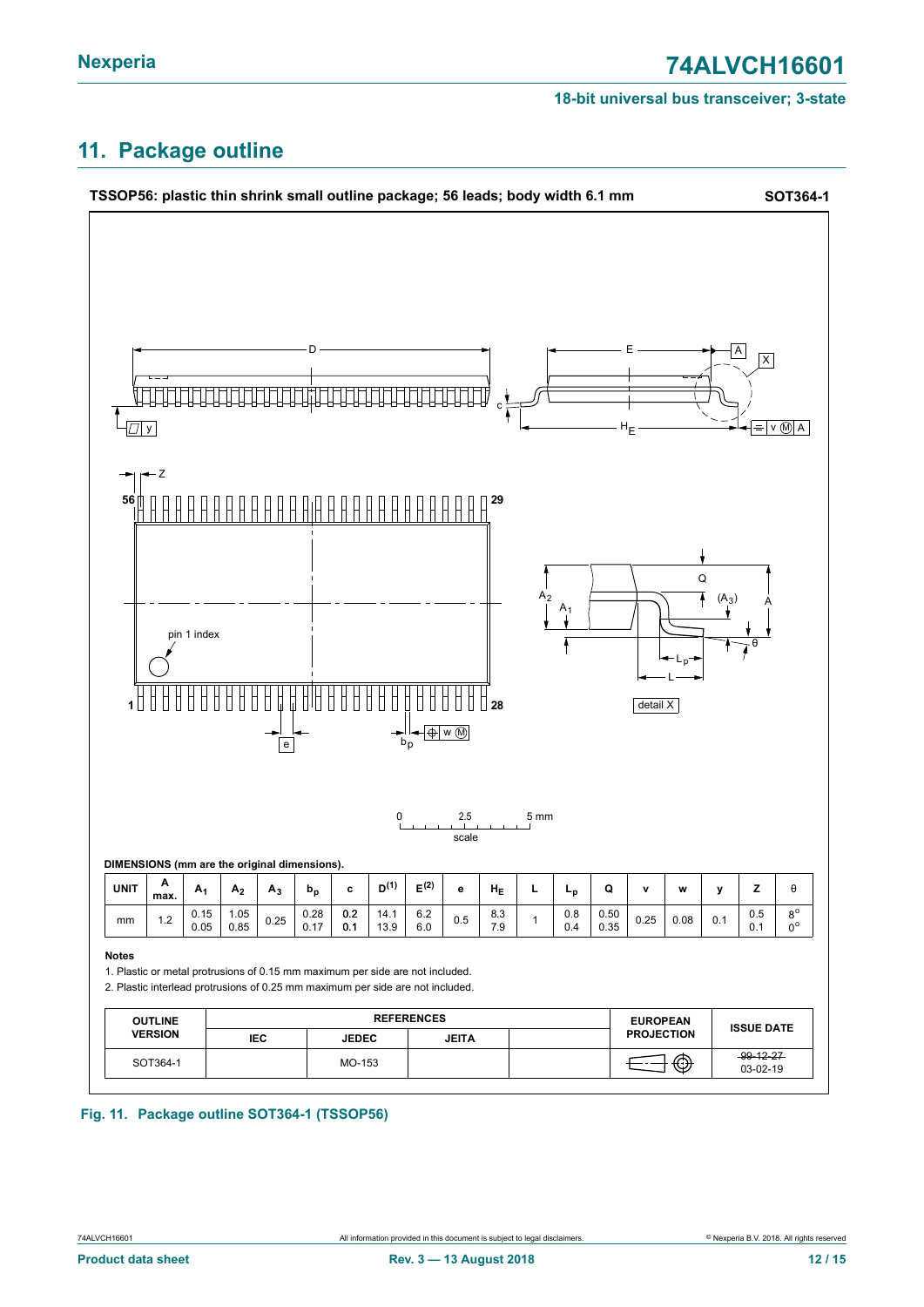# <span id="page-12-0"></span>**12. Abbreviations**

| Acronym     | <b>Description</b>                      |
|-------------|-----------------------------------------|
| <b>CDM</b>  | <b>Charged Device Model</b>             |
| <b>CMOS</b> | Complementary Metal-Oxide Semiconductor |
| <b>DUT</b>  | Device Under Test                       |
| <b>ESD</b>  | ElectroStatic Discharge                 |
| <b>HBM</b>  | Human Body Model                        |
| <b>TTL</b>  | Transistor-Transistor Logic             |

# <span id="page-12-1"></span>**13. Revision history**

| <b>Table 11. Revision history</b> |                                                                                                                                                                                      |                       |                      |                   |  |  |  |
|-----------------------------------|--------------------------------------------------------------------------------------------------------------------------------------------------------------------------------------|-----------------------|----------------------|-------------------|--|--|--|
| Document ID                       | Release date                                                                                                                                                                         | Data sheet status     | <b>Change notice</b> | <b>Supersedes</b> |  |  |  |
| 74ALVCH16601 v.3                  | 20180813                                                                                                                                                                             | Product data sheet    |                      | 74ALVCH16601 v.2  |  |  |  |
| Modifications:                    | The format of this data sheet has been redesigned to comply with the identity guidelines of<br>Nexperia.<br>Legal texts have been adapted to the new company name where appropriate. |                       |                      |                   |  |  |  |
| 74ALVCH16601 v.2                  | 19980924                                                                                                                                                                             | Product specification |                      | 74ALVCH16601 v.1  |  |  |  |
| 74ALVCH16601 v.1                  | 19980831                                                                                                                                                                             | Product specification |                      |                   |  |  |  |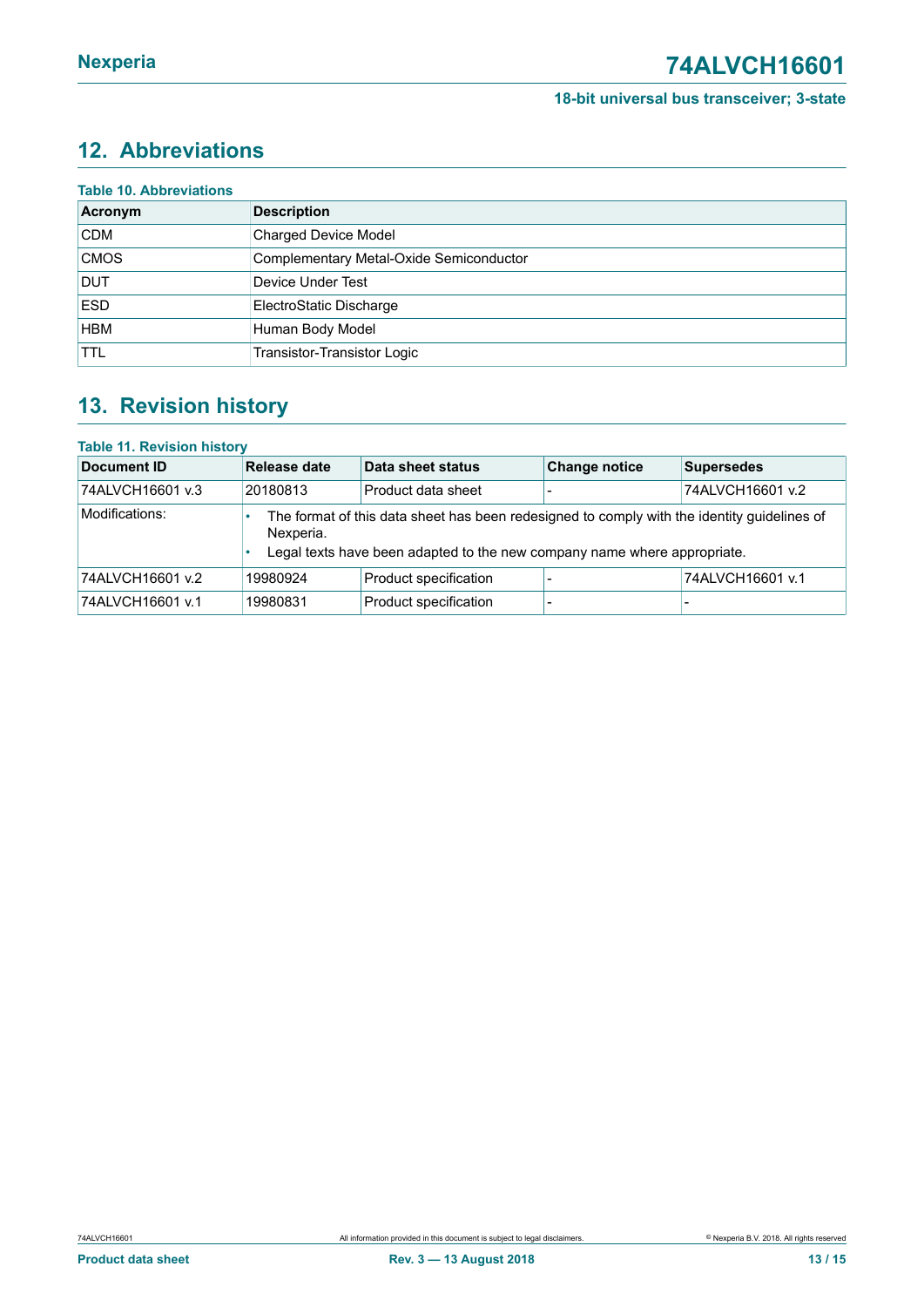# <span id="page-13-0"></span>**14. Legal information**

#### **Data sheet status**

| Document status<br>$[1]$ [2]      | <b>Product</b><br>status [3] | <b>Definition</b>                                                                           |
|-----------------------------------|------------------------------|---------------------------------------------------------------------------------------------|
| Objective [short]<br>data sheet   | Development                  | This document contains data from<br>the objective specification for<br>product development. |
| Preliminary [short]<br>data sheet | Qualification                | This document contains data from<br>the preliminary specification.                          |
| Product [short]<br>data sheet     | Production                   | This document contains the product<br>specification.                                        |

[1] Please consult the most recently issued document before initiating or completing a design.

The term 'short data sheet' is explained in section "Definitions".

[3] The product status of device(s) described in this document may have changed since this document was published and may differ in case of multiple devices. The latest product status information is available on the internet at [https://www.nexperia.com.](https://www.nexperia.com)

#### **Definitions**

**Draft** — The document is a draft version only. The content is still under internal review and subject to formal approval, which may result in modifications or additions. Nexperia does not give any representations or warranties as to the accuracy or completeness of information included herein and shall have no liability for the consequences of use of such information.

**Short data sheet** — A short data sheet is an extract from a full data sheet with the same product type number(s) and title. A short data sheet is intended for quick reference only and should not be relied upon to contain detailed and full information. For detailed and full information see the relevant full data sheet, which is available on request via the local Nexperia sales office. In case of any inconsistency or conflict with the short data sheet, the full data sheet shall prevail.

**Product specification** — The information and data provided in a Product data sheet shall define the specification of the product as agreed between Nexperia and its customer, unless Nexperia and customer have explicitly agreed otherwise in writing. In no event however, shall an agreement be valid in which the Nexperia product is deemed to offer functions and qualities beyond those described in the Product data sheet.

#### **Disclaimers**

**Limited warranty and liability** — Information in this document is believed to be accurate and reliable. However, Nexperia does not give any representations or warranties, expressed or implied, as to the accuracy or completeness of such information and shall have no liability for the consequences of use of such information. Nexperia takes no responsibility for the content in this document if provided by an information source outside of Nexperia.

In no event shall Nexperia be liable for any indirect, incidental, punitive, special or consequential damages (including - without limitation - lost profits, lost savings, business interruption, costs related to the removal or replacement of any products or rework charges) whether or not such damages are based on tort (including negligence), warranty, breach of contract or any other legal theory.

Notwithstanding any damages that customer might incur for any reason whatsoever, Nexperia's aggregate and cumulative liability towards customer for the products described herein shall be limited in accordance with the Terms and conditions of commercial sale of Nexperia.

**Right to make changes** — Nexperia reserves the right to make changes to information published in this document, including without limitation specifications and product descriptions, at any time and without notice. This document supersedes and replaces all information supplied prior to the publication hereof

**Suitability for use** — Nexperia products are not designed, authorized or warranted to be suitable for use in life support, life-critical or safety-critical systems or equipment, nor in applications where failure or malfunction of an Nexperia product can reasonably be expected to result in personal

injury, death or severe property or environmental damage. Nexperia and its suppliers accept no liability for inclusion and/or use of Nexperia products in such equipment or applications and therefore such inclusion and/or use is at the customer's own risk.

**18-bit universal bus transceiver; 3-state**

**Quick reference data** — The Quick reference data is an extract of the product data given in the Limiting values and Characteristics sections of this document, and as such is not complete, exhaustive or legally binding.

**Applications** — Applications that are described herein for any of these products are for illustrative purposes only. Nexperia makes no representation or warranty that such applications will be suitable for the specified use without further testing or modification.

Customers are responsible for the design and operation of their applications and products using Nexperia products, and Nexperia accepts no liability for any assistance with applications or customer product design. It is customer's sole responsibility to determine whether the Nexperia product is suitable and fit for the customer's applications and products planned, as well as for the planned application and use of customer's third party customer(s). Customers should provide appropriate design and operating safeguards to minimize the risks associated with their applications and products.

Nexperia does not accept any liability related to any default, damage, costs or problem which is based on any weakness or default in the customer's applications or products, or the application or use by customer's third party customer(s). Customer is responsible for doing all necessary testing for the customer's applications and products using Nexperia products in order to avoid a default of the applications and the products or of the application or use by customer's third party customer(s). Nexperia does not accept any liability in this respect.

**Limiting values** — Stress above one or more limiting values (as defined in the Absolute Maximum Ratings System of IEC 60134) will cause permanent damage to the device. Limiting values are stress ratings only and (proper) operation of the device at these or any other conditions above those given in the Recommended operating conditions section (if present) or the Characteristics sections of this document is not warranted. Constant or repeated exposure to limiting values will permanently and irreversibly affect the quality and reliability of the device.

**Terms and conditions of commercial sale** — Nexperia products are sold subject to the general terms and conditions of commercial sale, as published at [http://www.nexperia.com/profile/terms,](http://www.nexperia.com/profile/terms) unless otherwise agreed in a valid written individual agreement. In case an individual agreement is concluded only the terms and conditions of the respective agreement shall apply. Nexperia hereby expressly objects to applying the customer's general terms and conditions with regard to the purchase of Nexperia products by customer.

**No offer to sell or license** — Nothing in this document may be interpreted or construed as an offer to sell products that is open for acceptance or the grant, conveyance or implication of any license under any copyrights, patents or other industrial or intellectual property rights.

**Export control** — This document as well as the item(s) described herein may be subject to export control regulations. Export might require a prior authorization from competent authorities.

**Non-automotive qualified products** — Unless this data sheet expressly states that this specific Nexperia product is automotive qualified, the product is not suitable for automotive use. It is neither qualified nor tested in accordance with automotive testing or application requirements. Nexperia accepts no liability for inclusion and/or use of non-automotive qualified products in automotive equipment or applications.

In the event that customer uses the product for design-in and use in automotive applications to automotive specifications and standards, customer (a) shall use the product without Nexperia's warranty of the product for such automotive applications, use and specifications, and (b) whenever customer uses the product for automotive applications beyond Nexperia's specifications such use shall be solely at customer's own risk, and (c) customer fully indemnifies Nexperia for any liability, damages or failed product claims resulting from customer design and use of the product for automotive applications beyond Nexperia's standard warranty and Nexperia's product specifications.

**Translations** — A non-English (translated) version of a document is for reference only. The English version shall prevail in case of any discrepancy between the translated and English versions.

#### **Trademarks**

Notice: All referenced brands, product names, service names and trademarks are the property of their respective owners.